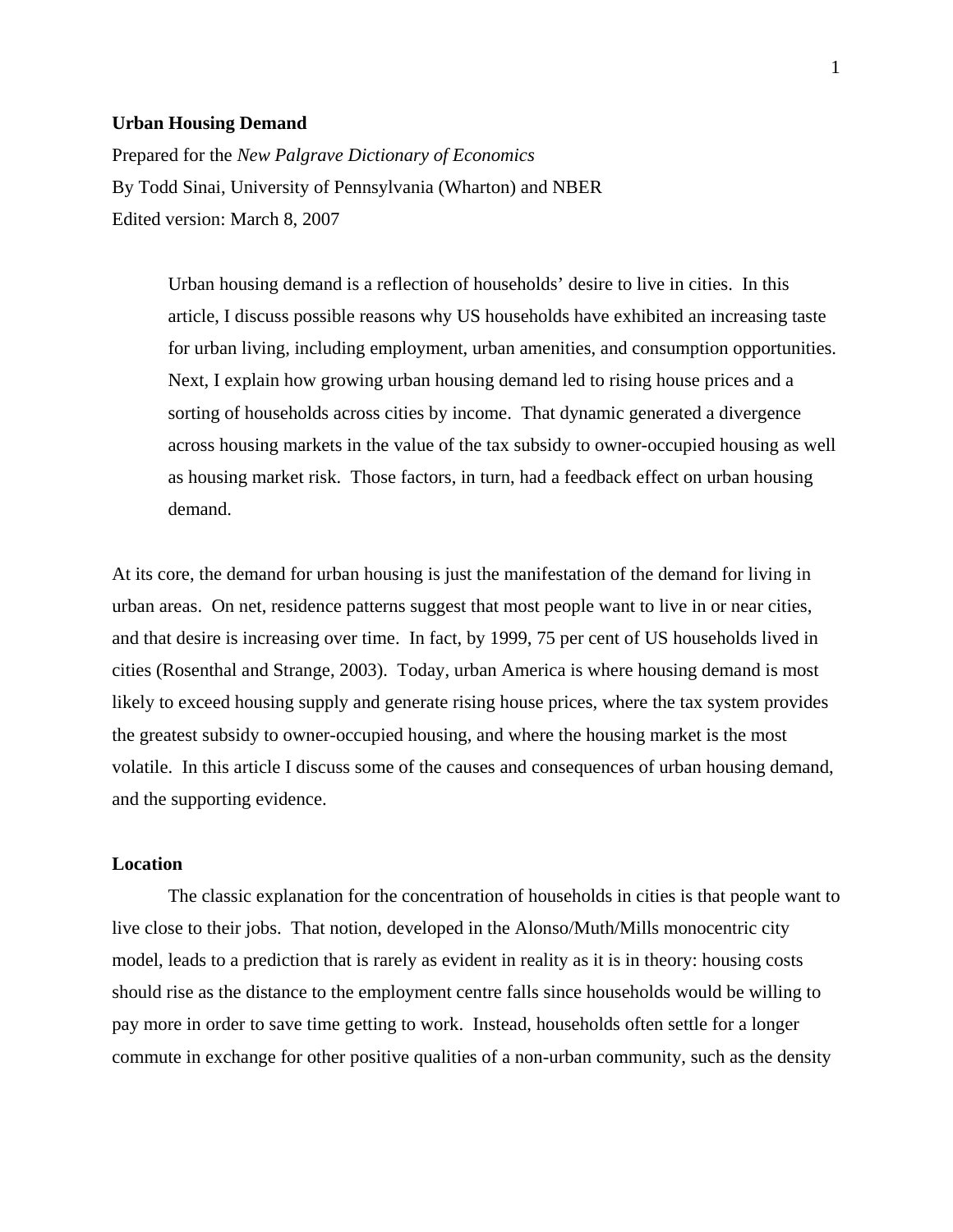of development, the calibre of the school system, local taxes and amenities, and the similarity of the other residents to themselves.

 Since the 1960s, the patterns of where people live have begun to shift back to cities, even though people are now less likely to work in the downtown areas. According to Glaeser et al. (2001), between 1960 and 1990 the rate of growth of commutes where the household lives in the city increased while the growth rate of commutes originating in the suburbs fell. Within cities, the high-income population has been moving closer to the central downtown area. Glaeser et al. argue that nowadays thriving cities are 'consumer cities', ones that attract highly educated households through appealing cultural amenities, such as museums, restaurants and opera. In fact, between 1977 and 1995, a temperate and dry climate, a coastal location, and more live performance venues and restaurants per capita predicted future population growth. By contrast, having more bowling alleys was correlated with population decline.

 Indeed, the very congestion that urban economists typically point to as a reason that cities become unattractive may lead to an availability and quality of goods and services that are appealing. In a city, the large number of residents living in close proximity makes it feasible for even niche markets to be served since a critical mass of potential customers exists. Joel Waldfogel (2003), who in a series of papers termed this phenomenon 'preference externalities', found empirical support in the markets for broadcast radio, newspapers, and restaurants. For example, when there is a larger local consumer base for a certain format of radio station, calibre of newspaper, or style of restaurant, the more of them exist in a city. By revealed preference, that greater variety increases city dwellers' welfare, because the more options there are for residents that share a particular set of tastes the more they consume.

 Even the advent of the Internet has not dampened the consumption appeal of living in cities. Since the Internet makes information and goods universally available to anyone, no matter where they live, it substitutes for living in a city. However, Sinai and Waldfogel (2004) find that the number and variety of websites focused on a city increases with the city's population. By enhancing the welfare benefits of living in cities – perhaps by mitigating the effects of congestion or facilitating communication and connection among city residents – these sites have an offsetting positive effect on urban housing demand.

### **Urban housing demand and house prices**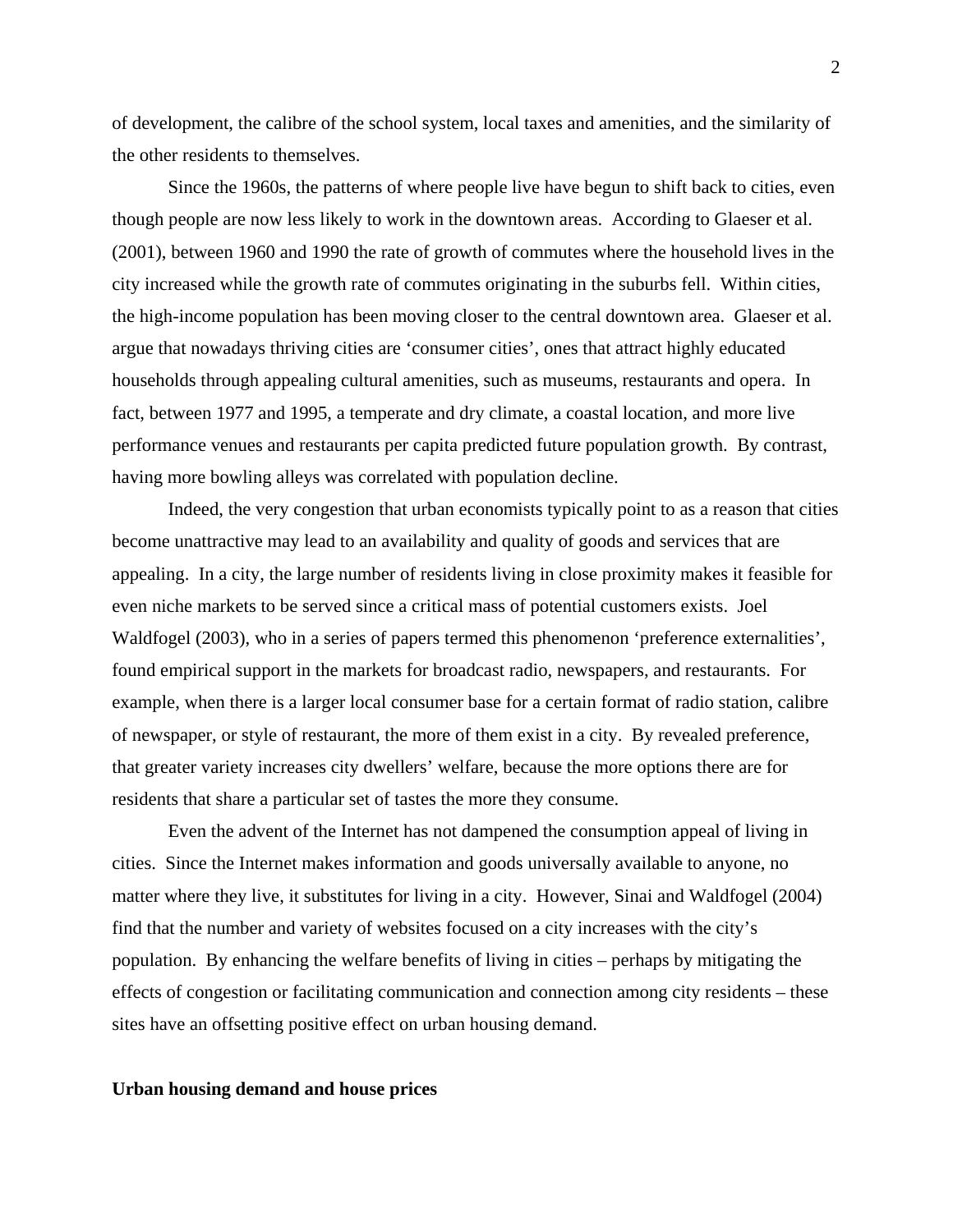Two measures of the intensity of urban housing demand are house prices and the rate of house price growth. In some cities, housing is in inelastic supply because there is little or no open land and local regulations either restrict development or make it prohibitively expensive or slow. In that case, demand for a location leads to bidding up of the price of land in order to equilibrate housing demand with the available supply. Indeed, when one compares house prices across cities and town, areas that presumably have higher demand because they offer better amenities and fiscal conditions exhibit higher house prices (Roback, (1982). Another indication of high demand for a city is population growth, which occurs when housing development is easy. I focus on high house prices because they can change the character of a city, which then has a further effect on urban housing demand.

 Since the 1950s, a handful of metropolitan areas experienced real house price growth that significantly exceeded the national average, leading to a widening gap across locations in average house prices. For example, in 1950 the average house price in San Francisco was 37 per cent higher than the average across all metropolitan areas. By 2000 the gap had grown to 218 per cent. In order for land prices to continually grow in one location relative to another, the demand for that location must be growing as well. One possible explanation is that productivity growth in a handful of cities has exceeded the national average, and residents pay more to live in productive cities because their wage rises with their productivity. Another potential rationalization is that some cities are becoming more appealing over time and residents are paying more for increasingly higher quality.

 Another possibility is that the rapid growth in the number and earnings of high-income households in the United States has led to an increased willingness-to-pay for scarce locations. Since some cities are in such limited supply, households have to outbid each other to live there, leading to land prices that grow with the aggregate spending power of the clientele that prefers that particular city. In 'Superstar Cities', Gyourko, Mayer and Sinai (2006) show that inelastically supplied, high-demand cities have income distributions that are shifted to the right: low-income families can live there only if they have a very strong preference for the city, while high-income families can live there even if they only modestly prefer it. As the national highincome population grows, the greater number of high-income families outbid relatively lowincome families (as well as some high-income families) who are unwilling or unable to pay a higher premium to live in their preferred location. Gyourko, Mayer and Sinai find that such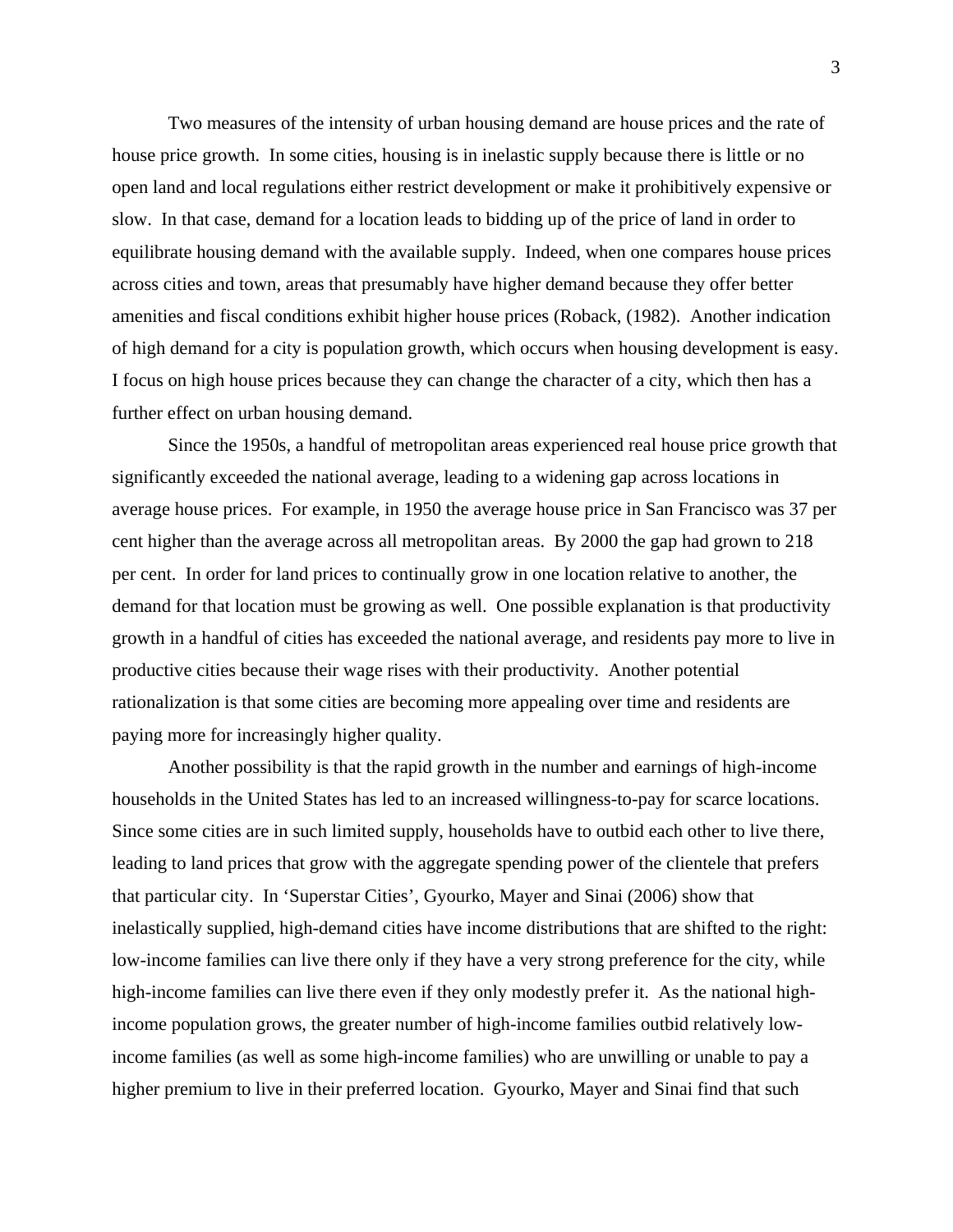superstar locations experience supra-normal house price growth and a shift of their income distributions to the right as they experience inflows of high-income households and outflows of their lowest-income residents. This pattern has been intensified as cities have begun to 'fill up' due to the growing national population. For example, in 1960 only Los Angeles and San Francisco were demonstrably inelastically supplied. By 2000 more than 20 cities were. Gyourko, Mayer and Sinai show that cities that 'fill up' experience a right-shift in their income distributions and higher price growth after their transition into superstar city status.

These findings imply that there must be something unique and attractive about superstar cities, otherwise potential residents would turn to cheaper locations and superstar cities would not be able to sustain excess price growth. A niche-market appeal may be due to particular amenities, or the kind of preference externalities described by Waldfogel. As preference agglomerations form, the highest willingness-to-pay households are those that share the same preferences. If such sorting is along income lines, rising house prices can lead to high-income homogeneity, which itself makes an area more desirable to high-income residents. That dynamic implies that certain urban markets will evolve into luxury areas and grow increasingly unaffordable for the average household.

The inelasticity of housing supply also leads to price changes, and a correlated change in the demand for urban housing, in cities that are experiencing *declining* demand. Glaeser and Gyourko (2005) point out that, since housing does not quickly depreciate once built, if the demand for a city declines then house prices must fall since quantity cannot easily adjust downwards. That decline in prices can spur demand by low-income households that cannot afford to live anywhere else, leading to sorting into low-income enclaves rather than highincome ones.

#### **The tax subsidy to owner-occupied housing**

Differences in house prices among cities also affect the benefits homeowners obtain from their houses, which in turn affect the demand for urban housing. One such benefit in the United States that often is especially valuable in cities is the favourable Federal income tax treatment for owner-occupied housing, worth a total of \$420 billion in 1999 (see HOUSING MARKETS AND POLICY). Gyourko and Sinai (2004) note that two conditions are necessary in order to receive a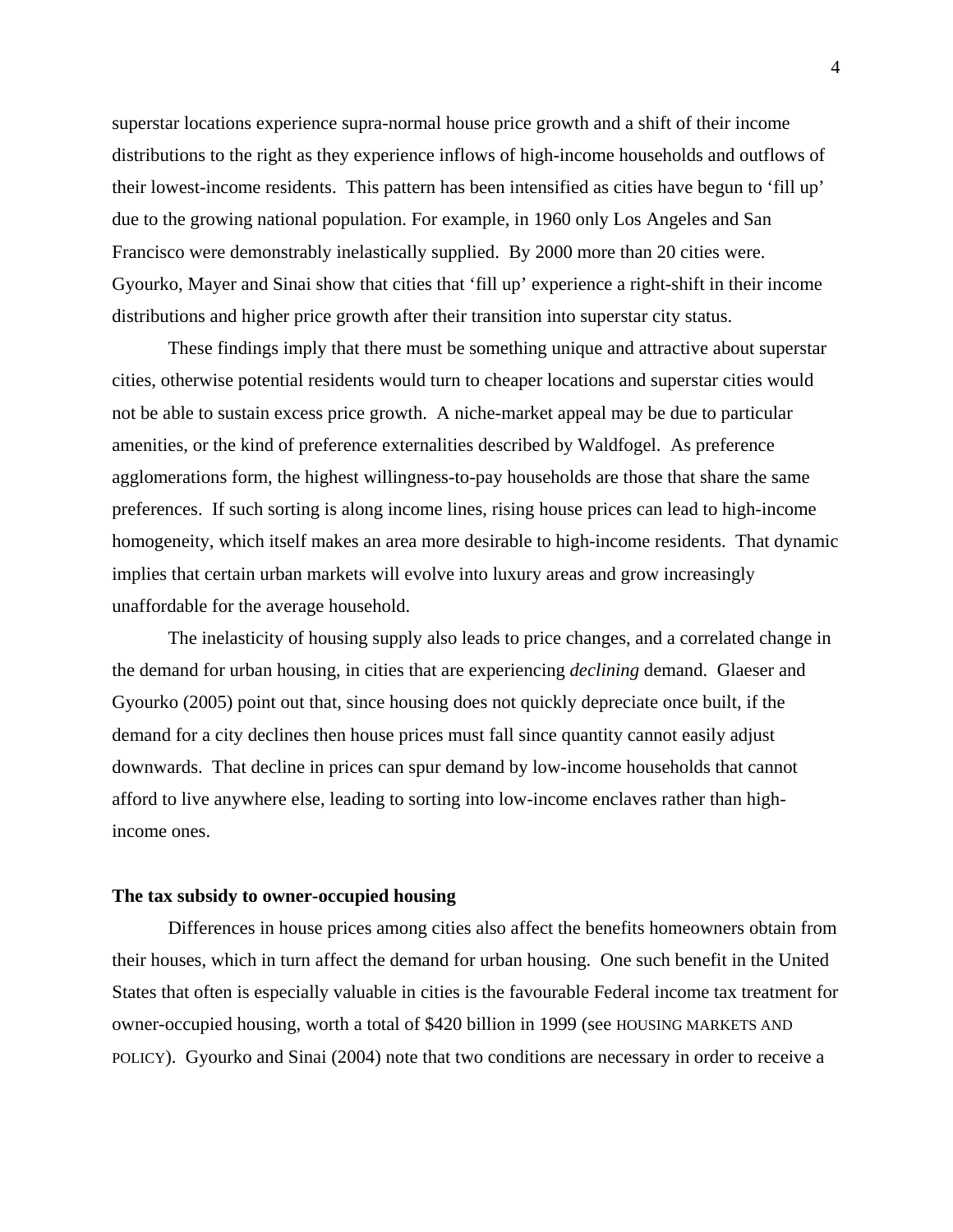high value of this tax subsidy: a high-priced home, so that the subsidy operates on a larger base, and a high tax rate, which in the progressive US tax system follows from having a high income.

Because of this, the very same superstar city dynamic discussed earlier leads to an unequal distribution of the housing subsidy across the country. Superstar cities experience both house price growth and relatively high-income residents, and thus should also have the highest tax subsidies, further increasing the demand for urban housing in hot markets. Indeed, the tax subsidy is highly concentrated in a handful of cities, with just five metropolitan areas receiving more than 85 per cent of the total tax benefits in 1990. Between 1980 and 2000, the rise in house prices in superstar cities more than offset declining marginal tax rates, leading to a greater concentration of tax benefits in a handful of metropolitan areas.

This tax subsidy has been shown to lead to higher house prices, either because the subsidy induces households to consume a larger quantity of housing or simply because house prices capitalize the present value of the future tax savings. Recent estimates of the after-tax price elasticity of housing demand cluster around – 0.5, and the income elasticity around 0.25. Urban areas tend to exhibit relatively high demand elasticities, as demand is more readily capitalized into land prices rather than the limited new supply. By contrast, rural areas have much lower measured elasticities of housing demand.

### **Risk and the demand for urban housing**

Since urban housing markets tend to have inelastic supply, they are more volatile as shocks to housing demand are transmitted more completely into rents and prices. That higher risk may deter households from living in urban areas since they would face more uncertainty over housing costs, whether they rented or owned. Also, house price volatility generates an additional cost because it distorts other investment decisions (Flavin and Yamashita, 2002). A mitigating factor, demonstrated in Sinai and Souleles (2005), is that long length-of-stay households can reduce their effective risk by owning their houses, in essence prepaying their housing costs. Other research suggests that uncertainty over house price growth simply may lead households to purchase housing in a city sooner than they otherwise would have in order to prevent housing costs from outpacing their income growth.